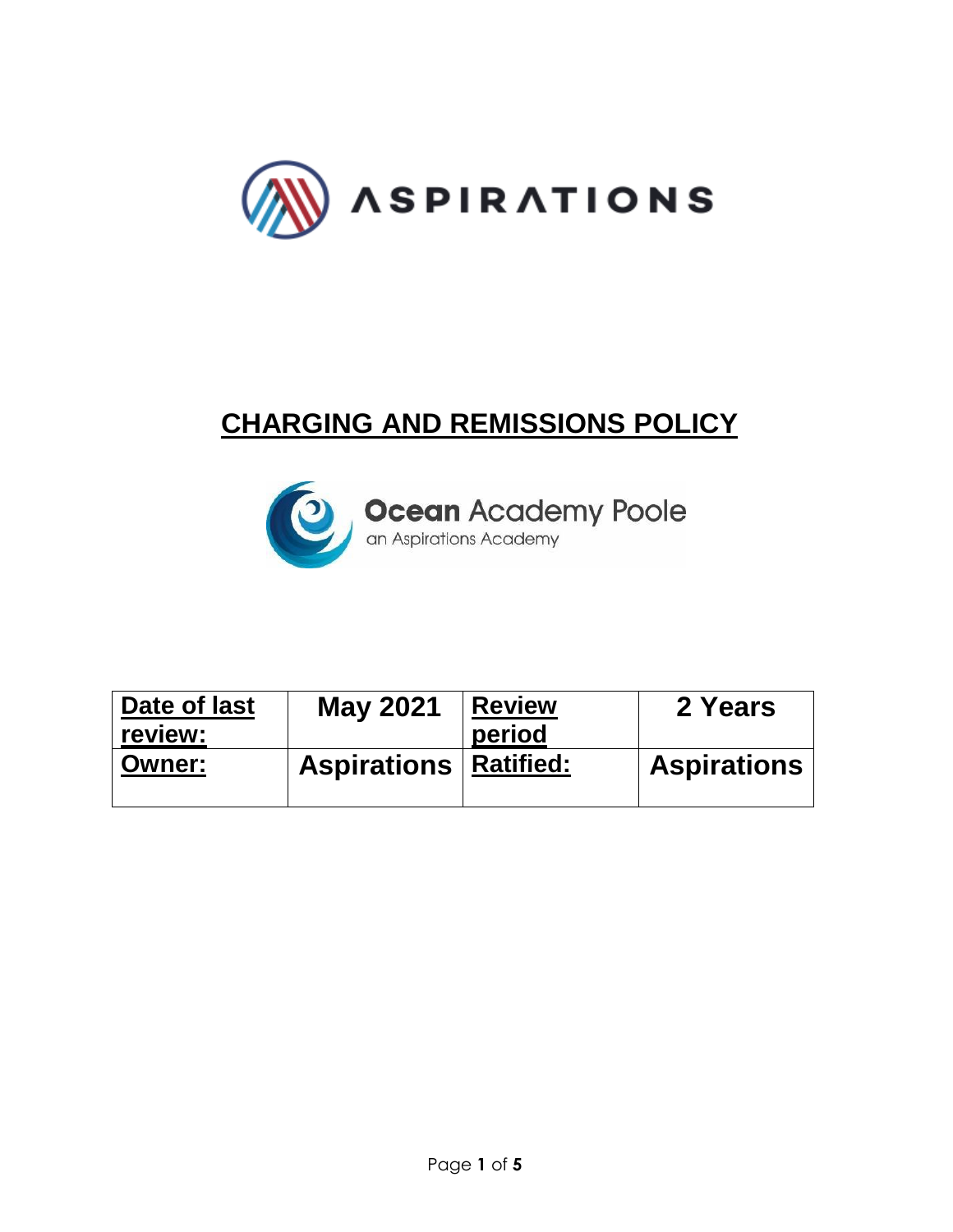

## **CHARGING AND REMISSIONS POLICY**

| <b>Version control</b> |          |  |  |  |
|------------------------|----------|--|--|--|
| May 2019               | Reviewed |  |  |  |
| May 2021               | Reviewed |  |  |  |

| <b>Date of last</b><br>review: | May 2021 | <b>Review period:</b> | 2 years                                  |
|--------------------------------|----------|-----------------------|------------------------------------------|
| Date of next<br>review:        | May 2023 | <b>Owner:</b>         | Director of<br>Finance                   |
| Type of policy:                | Trust    | <b>Approved by:</b>   | Executive<br>Operational<br><b>Board</b> |

### **Charging and Remissions Policy**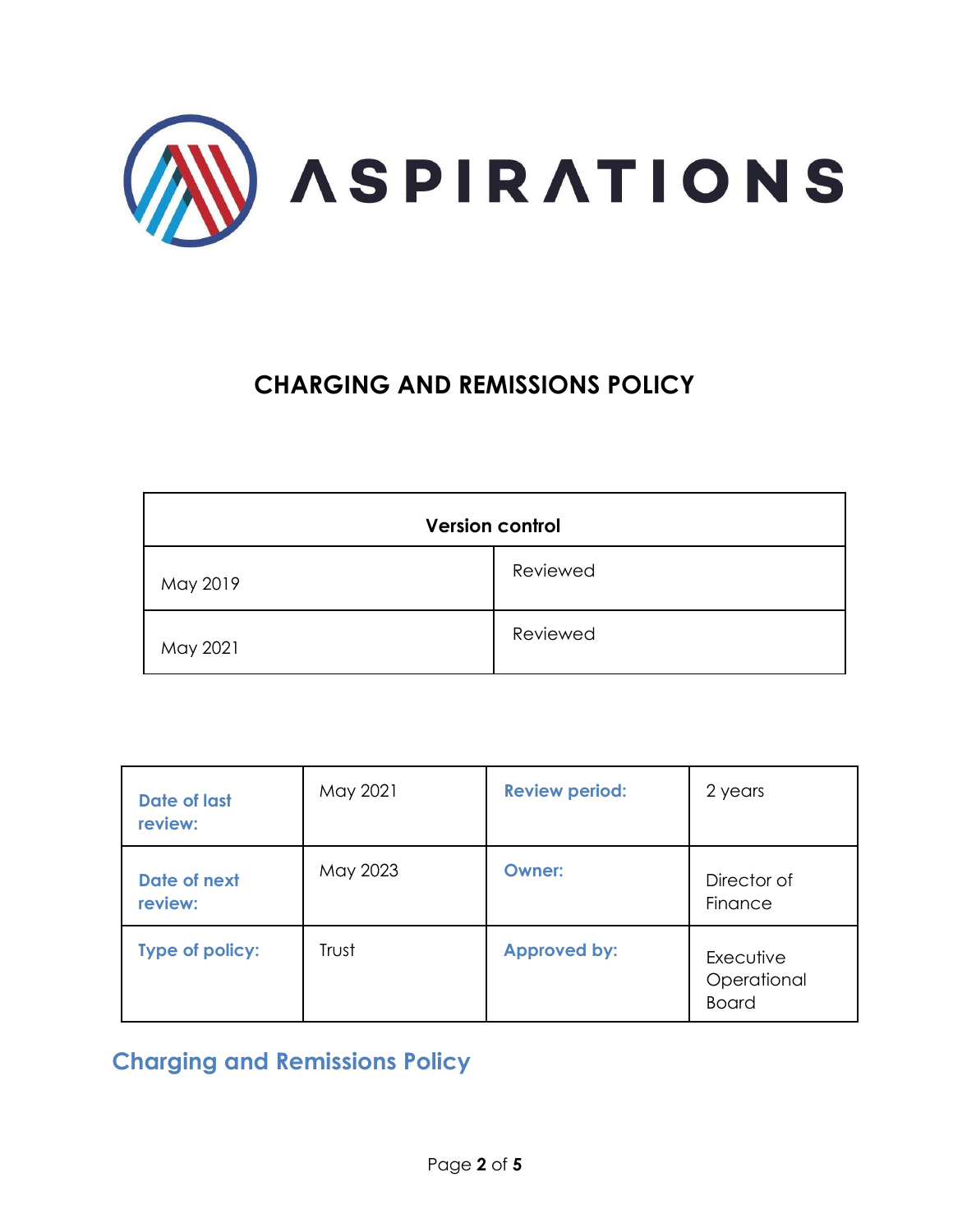#### **1. Introduction**

The Aspirations Academies Trust recognises the valuable contribution that the wide range of additional activities, including clubs, out of academy trips, residentials and experiences of other environments, can make towards students' all-round educational experience and their personal and social development. (Throughout this policy, the term "parents" means all those having parental responsibility for a child).

#### **2. Charging**

Our academies will not charge for:

- A. Education provided during academy hours (including the supply of any materials, books, instruments or other equipment);
- B. Education provided outside academy hours if it is part of the National Curriculum, or part of a syllabus for a prescribed public examination that the pupil is being prepared for at the academy, or part of religious education;
- C. Tuition for pupils learning to play musical instruments if the tuition is required as part of the National Curriculum, or part of a syllabus for a prescribed public examination that the pupil is being prepared for at the academy, or part of religious education;
- D. Entry for a prescribed public examination, if the pupil has been prepared for it at the academy;
- E. Admission applications to our academies;
- F. Examination re-sit(s) if the pupil is being prepared for the re-sit(s) at the academy, except where the request for the re-sit is made solely by the parent and not the academy.

Our academies reserves the right to make a charge in the following circumstances for activities organised by the academy:

- A. Academy trips and residentials in academy time: the board and lodging element of the residential experience and outdoor pursuit courses;
- B. Activities outside academy hours: the full cost for each student for journeys, trips and overnight stays in the United Kingdom and abroad which take place at weekends and during holidays, which are deemed to be optional extras;
- C. Materials: the cost of materials or ingredients for subjects where parents have indicated in advance that they wish to own the final product;
- D. Acts of vandalism and negligence: our academies reserves the right to recover part, or the whole cost, of damage to buildings or equipment which is the result of vandalism or negligence by a pupil/student; E. Use of community facilities.
- F. Examination fees: if a student has not regularly attended the lessons for a particular examination subject, the examination fee may be requested, refundable if the student attends for examination; If, without a medical certificate explaining the reason, a student fails to complete examination requirements for any public examination for which the academy has paid an entry fee, the academy may seek to recover the fee from the parent. There may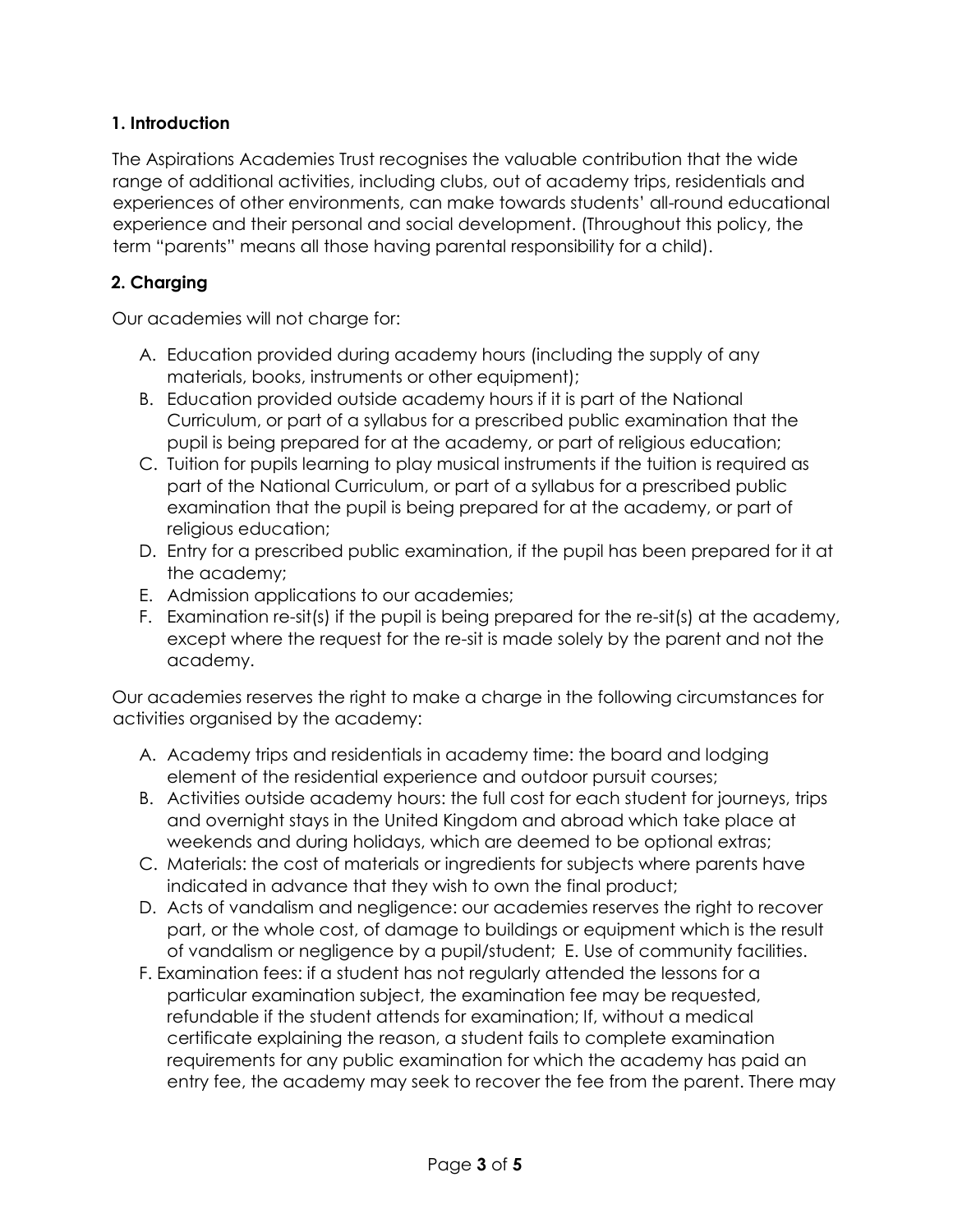be a charge for examination entry where there is a request from the parent for additional subject entries to be made or for a module or whole exam to be resat.

#### **3. Optional extras**

We may charge parents for the following optional extras:

- Education provided outside of academy time that is not:
	- Part of the national curriculum.
	- Part of a syllabus for a prescribed public examination that the pupil is being prepared for at the academy.
	- Religious education.
- Examination entry fees where the pupil has not been prepared for the examinations at the academy
- Transport, other than that arranged by the LA for the pupil to be provided with education
- Board and lodging for a pupil on a residential visit
- Extended day services offered to pupils
- When calculating the cost of optional extras, the academy will only take into account the following:
- Materials, books, instruments or equipment provided in relation to the optional extra
- The cost of buildings and accommodation
- The employment of non-teaching staff
- The cost of teaching staff (including teaching assistants) under contracts for services purely to provide an optional extra
- The cost, or an appropriate proportion of the costs, for teaching staff employed to provide vocal tuition or tuition in playing a musical instrument

The academy will not charge in excess of the actual cost of providing the optional extra divided by the number of participating pupils. We will not charge a subsidy for any pupils wishing to participate but whose parents are unwilling or unable to pay the full charge. If a proportion of the activity takes place during academy hours, we will not charge for the cost of alternative provision for those not participating.

Participation in any optional activity will be on the basis of parental choice and a willingness to meet the charges. Therefore, parental agreement is a prerequisite for the provision of an optional extra.

#### **4. Remissions**

Our academies may remit charges in full or in part to other parents after considering specific hardship cases. The academy invites parents to apply, in the strictest confidence, for the remission of charges in part or in full. The Principal will authorise remission.

Charges for board and lodging are automatically remitted where the parents meet certain criteria. Since April 2003 the eligibility criteria that entitle families to an